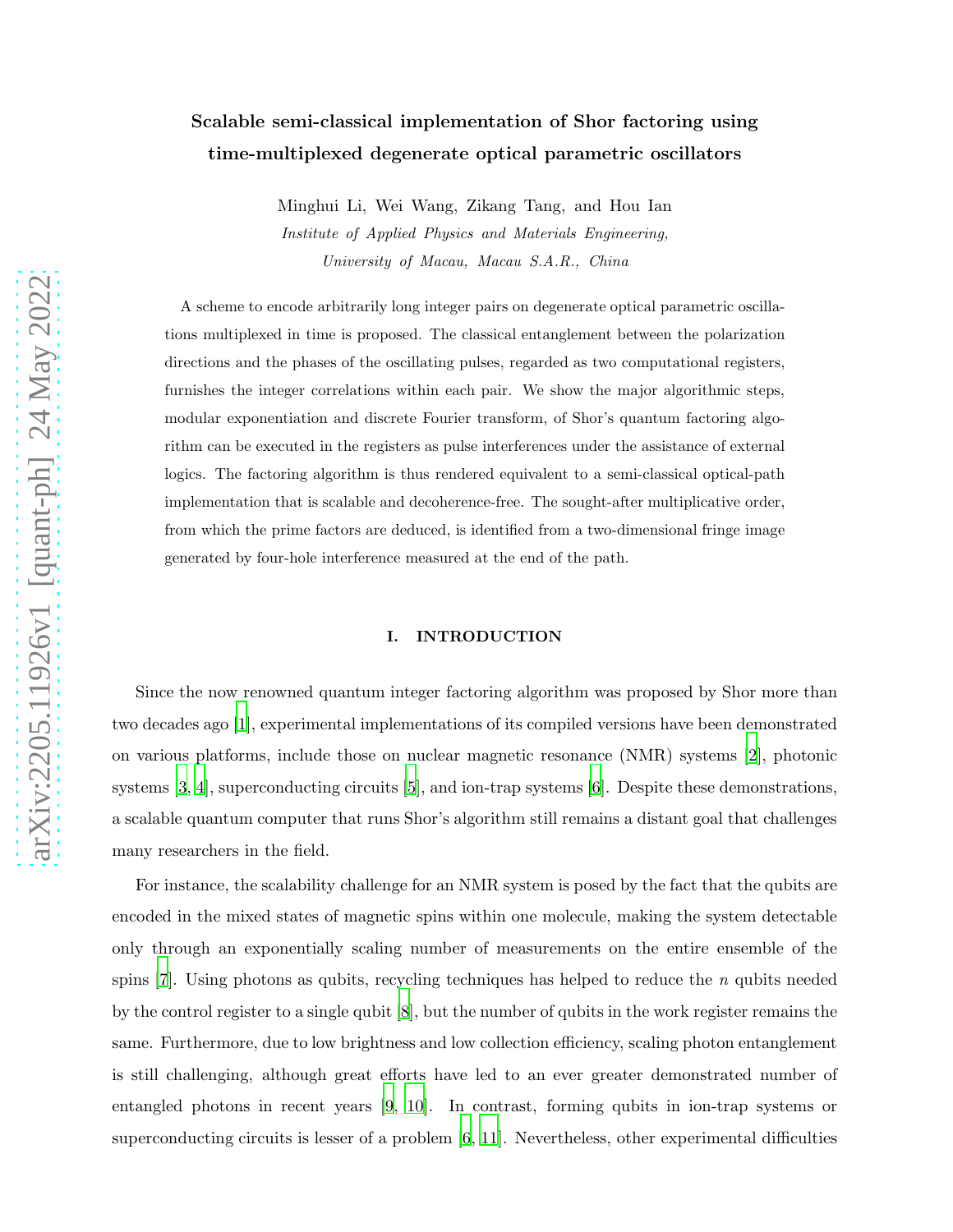arise. For ions trapped inside optical or magnetic wells, qubit control is realized through focused laser pulses, making the coupling efficiency depend on the efficacy of fine focusing. The recent invent of on-chip ion traps has partially remedied this problem [\[12,](#page-11-4) [13\]](#page-11-5). For superconducting circuits, limited coherence times of the superconducting qubits, though current technologies has pushed them well beyond the order of  $\mu$ s [\[14\]](#page-11-6), mandates the use of quantum error correction for scaling [\[15](#page-11-7)]. The error-correcting protocols in turn demand the employment of auxiliary qubits, which spatially complexify the circuit design [\[16](#page-11-8), [17\]](#page-11-9).

Moreover, despite the experimental verifications of Shor's algorithm across diversified physical systems discussed above [\[2](#page-10-1)[–6](#page-10-5)], the key algorithmic step of computing modular exponentiation often still has to rely on external resources when the multiplicative order is long [\[18\]](#page-11-10). The title of a full-fledged integer-factoring quantum computer is yet to be claimed. While anticipating the solutions to the obstacles discussed, we propose here a semi-classical implementation of Shor's algorithm where the probabilistic nature of full quantum systems is removed but the characteristics of entangled states retained, using classical entanglement.

In optics, quantum entangled states are established between a pair of photons when detections are made by on photodiodes; whereas, classical entangled states exist among two degrees of freedom within a single macroscopic light beam [\[19,](#page-11-11) [20](#page-11-12)], detectable by interference fringe patterns [\[21\]](#page-11-13). The inseparable correlations are established classically between the polarization direction and either the amplitude [\[20](#page-11-12)], or the spatial parity [\[22\]](#page-12-0), or the position [\[23\]](#page-12-1) of a light beam. Given the inseparation, violations of Bell-like inequalities have been demonstrated [\[24](#page-12-2), [25](#page-12-3)]. On the theoretical side, Schmidt analysis intended for quantifying pure-state entanglement [\[26\]](#page-12-4) is generalized to classical fields [\[20](#page-11-12), [21](#page-11-13)]. These studies suggest that, stripping away the non-locality inferred by the Einstein-Podolsky-Rosen experiment, classical entanglement plays an substituting role in indicating local non-classical correlation. Free from decoherence, the long-life classical analogue is also proved to be detrimental to implementing the Deutsch algorithm [\[27](#page-12-5)], quantum walk [\[28](#page-12-6)], and the quantum Fourier transform [\[29\]](#page-12-7) without a quantum system.

Our proposal encodes the classically entangled bits between the phase states,  $|0\rangle$  and  $|\pi\rangle$ , and the polarization direction states,  $|H\rangle$  (horizontal) and  $|V\rangle$  (vertical), in degenerate optical parametric oscillators (DOPOs) [\[30\]](#page-12-8). These oscillators being essentially phase-coherent single-mode pulses are free from state decoherence while propagating in fibers, although their intensities need to be compensated through regular amplification. Their phase coherence and ability to be time multiplexed [\[31](#page-12-9), [32](#page-12-10)] earn them a key role in carrying out quantum annealing algorithms in coherent Ising machine [33, [34](#page-12-11)]. Here, we use the time multiplexity to scale the number of bits necessary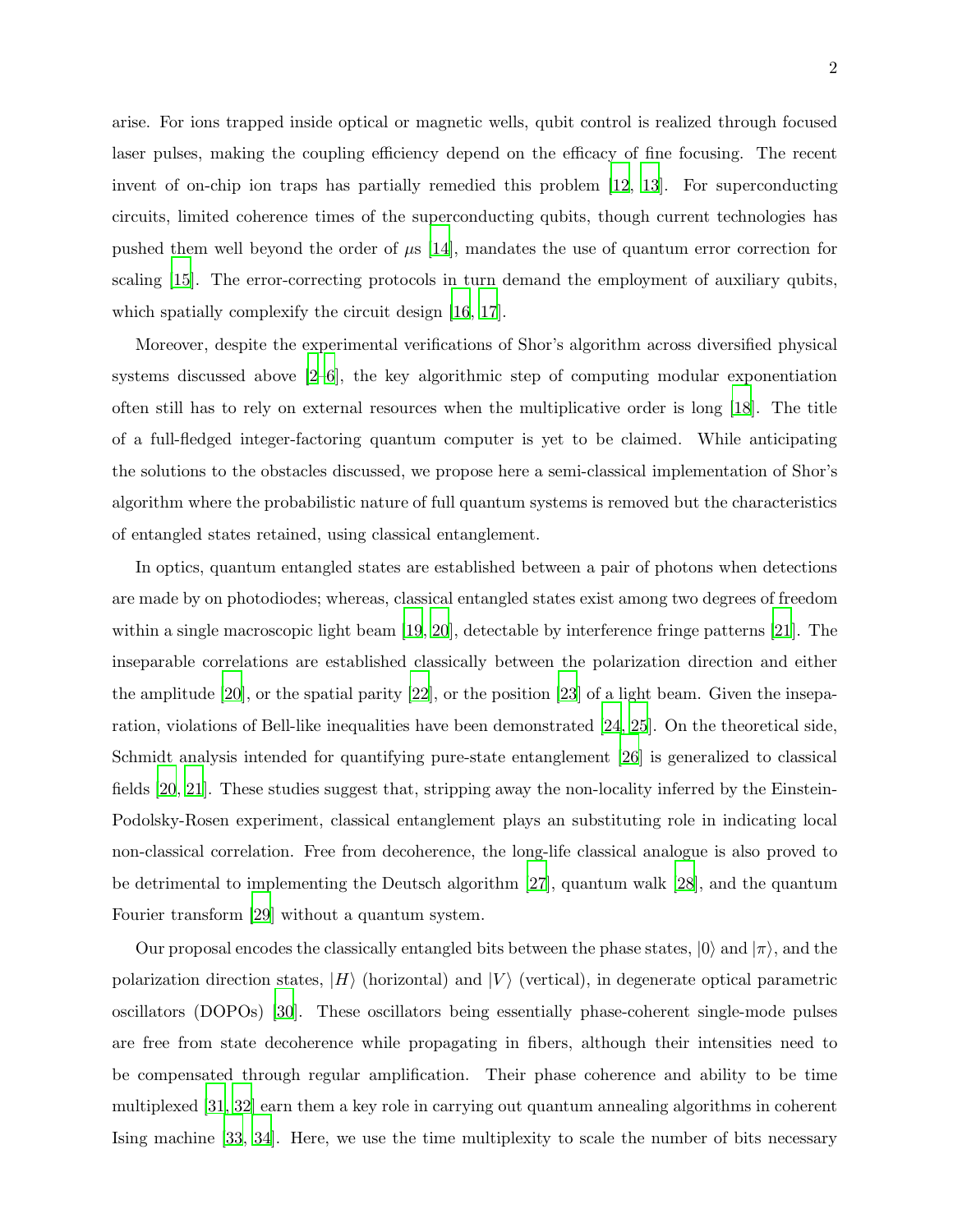to store the computing data of Shor's algorithm, where the two entangled degrees of freedom are allocated to, respectively, the control and the work registers. Though the semi-classical approach does not have concurrence implied by quantum superposition states, it is scalable and simplifies the algorithm by eliminating the step of quantum Fourier transform (QFT), which is implemented by concatenated phase gates. Instead, the QFT is effectively merged with the last measurement step through interference pattern detection [\[21](#page-11-13)], which not only substitutes the projective measurements for quantum implementation, but also absorbs the transform process.

In the following, we explain the theoretical model in Sec. II, demonstrate the simulation results of the interference patterns that carry computational significance in Sec. III. The details of proposed experimental setup are given in Sec. III and the conclusions are given in Sec. IV.

#### II. THEORETICAL MODEL

The computational bits are encoded in time-multiplexed degenerate optical parametric oscillators (DOPOs), which are essentially traveling narrow-width pulses in a free space or fiber cavity. When pumped well above a power threshold and maintained by a nonlinear crystal such as a periodically poled lithium niobate (PPLN), each DOPO pulse sustains a 0 or  $\pi$  phase relative to the pump pulse due to phase sensitive amplification [\[35\]](#page-12-12). These phase states constitute the first pair of encoding bits  $|0\rangle$  and  $|1\rangle$ , to be used for the control register in the algorithm. Simultaneously, each DOPO carries a fixed polarization direction, which can be maintained freely in space or through a polarization-preserving fiber for a fiber cavity. Thus, the independent horizontal and vertical polarizations constitute the second pair of encoding bits for the work register. Throughout their propagation in an optical cavity, particular correlations among the phase bits and the polarization bits are subsisted without extra manipulations, allowing entangled computational data to be stored in the DOPOs.

As shown in Fig. [1,](#page-3-0) the computational steps of Shor's algorithm are accomplished by inserting DOPO manipulating elements in the optical cavity, with which the information storing pulses are read out or interfered with correction pulses for data write-in. Particularly, the modular exponential function (MEF) step relies on an external field-programmable grid array (the FPGA2 module) to compute the exponentiation in electrical pulse signals, which are then fed into the control ports of a pair of optical switches as inverted signals to produce correlations between phases and polarization directions of the incident pulses. The QFT has been performed on classical optical fields using phase modulation of beams (Cf. Ref [\[29\]](#page-12-7)), which demands costly resources when scaling up. In the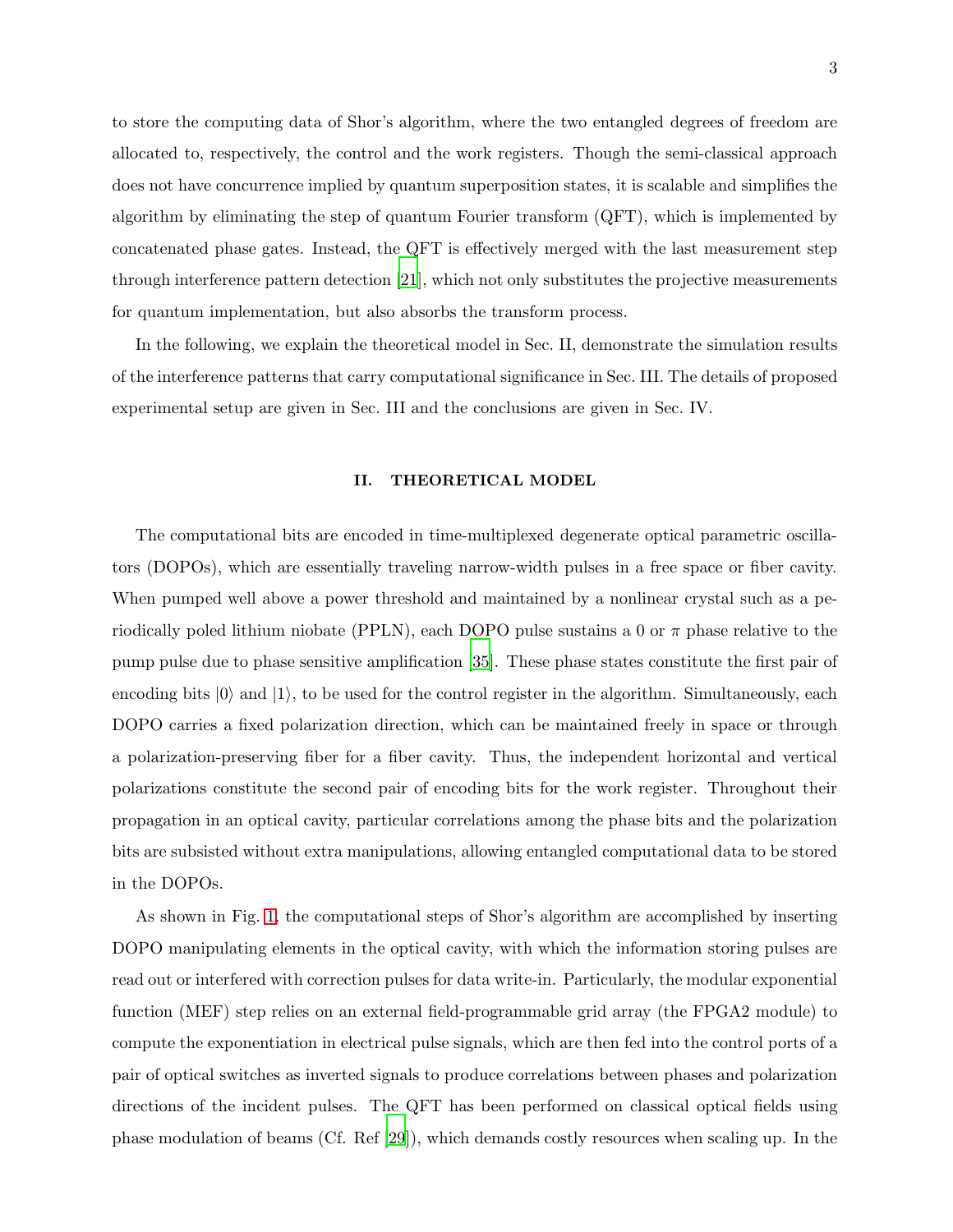

<span id="page-3-0"></span>FIG. 1. Setup design of a classical implementation of Shor's algorithm. PPLN, periodically poled lithium niobate; FS, fiber stretcher; PSA, phase sensitive amplification; BHD, balanced homodyne detector; FPGA, field programmable gate array; Modulator, a module contains the phase modulator and the intensity modulator.

proposed setup with DOPOs here, direct interference measurement on the phases are permitted without quantum projective collapse, whose fringe patterns implies the transformation results. Therefore, no particular optical elements are needed to execute QFT in the optical cavity, as illustrated in the figure. Before we discuss the details of the experimental design in Sec. IV, we study how Shor's algorithm can be embedded into the DOPO-filled cavity below.

To realize the quantum factoring of a composite number  $N = pq$ , with p and q are odd primes, one randomly chooses a base  $a(0 < a < N)$  which is coprime to N. Then, one computes the multiplicative order r of the MEF  $f(x) = a^x \text{mod} N$ , which is the minimum integer that satisfies  $a^r$  mod $N = 1$ . For an even r, at least one prime factor is given by the greatest common divisor (GCD) of  $a^{r/2} \pm 1$  and N.

The quantum circuits of Shor's algorithm involve at least two registers: the control register with  $n = 2 \lceil \log_2 N \rceil$  qubits to store the numbers x and the work register with  $m = \lceil \log_2 N \rceil$  qubits to store the values of  $f(x)$ . The control register is initialized as  $|0\rangle$  and the work register is initialized as  $|1\rangle$  in computational basis representation. Applying the Hadamard transform on the control register, it becomes  $2^{-n/2} \sum_{x=0}^{2^n-1} |x\rangle$ , which is a superposition state of all computational basis states. Controlled unitary operations for implementing the MEF on the work register entangle each input value x and the corresponding value  $f(x)$ . The entanglement is necessary for speedup in quantum factoring. Subsequently, the QFT is applied on the control register, which results in peaks at values of  $k2^n/r$  (for integer k). Finally, the multiplicative order r can be found by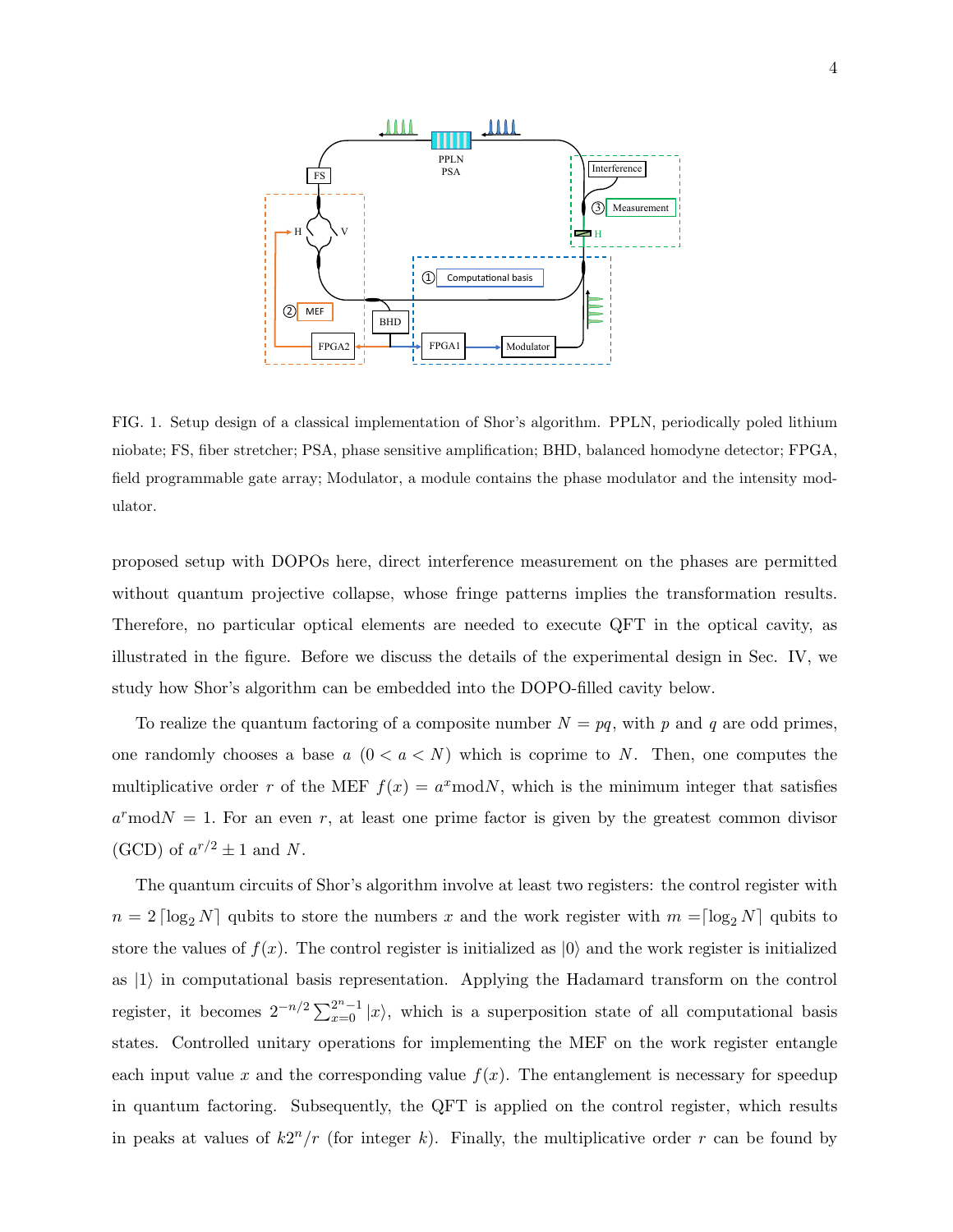

<span id="page-4-0"></span>FIG. 2. Information encoded by the state of a DOPO. (a) Representation of a classical bit in the control register with the phase state of a DOPO. (b) Representation of a classical bit in the work register with the polarization state of a DOPO.

observing the control register.

For the general case, we assume that the integer to be factored is  $N$  and the base is  $a$ . The control register and work register require  $n = 2 \lceil \log_2 N \rceil$  and  $m = \lceil \log_2 N \rceil$  qubits, respectively. It means we need to prepare computational basis states from  $|0\rangle$  to  $|2^{n} - 1\rangle$ . In order to encode information in the form of binary numbers, we need physical quantity with binary values. It has been demonstrated that the state of a DOPO is a coherent state when pumped above the threshold. The phase of the coherent state is either 0 or  $\pi$  due to phase sensitive amplification. For a single DOPO, we use its phase states, 0 or  $\pi$ , to represent the states of a classical bit,  $|0\rangle$  or  $|1\rangle$ , in the control register (Fig. [2\(](#page-4-0)a)). Thus, n time-multiplexed DOPOs as a group are required to represent a *n*-bit number, for example, we can use the phase states of a group of DOPOs  $(0\pi 0\pi \cdots 0\pi)_n$  to represent the binary number  $|0101 \cdots 01\rangle_n$ . At the same time, we use the H or V polarization of a DOPO to represent the states of a classical bit,  $|0\rangle$  or  $|1\rangle$ , in the work register (Fig. [2\(](#page-4-0)b)), for example, we can use the polarization states of a group of DOPOs  $|HVHV\cdots HV\rangle_n$  to represent the binary number  $|0101 \cdots 01\rangle_n$ . Since the number of DOPOs is extensible, the experimental scalability of simulating Shor's algorithm has been realized.

For a DOPO operating above the threshold, its phase state is either 0 or  $\pi$ . We skip the Hadamard transform and prepare an input initial state straightly. The initial state of the DOPO network is prepared as:

$$
|\psi_0\rangle = \frac{1}{\sqrt{2^n}} \sum_{j=0}^{2^n - 1} |j, 0\rangle,\tag{1}
$$

which is a product of the superposition of all computational basis states in the control register and  $|0\rangle$  in the work register.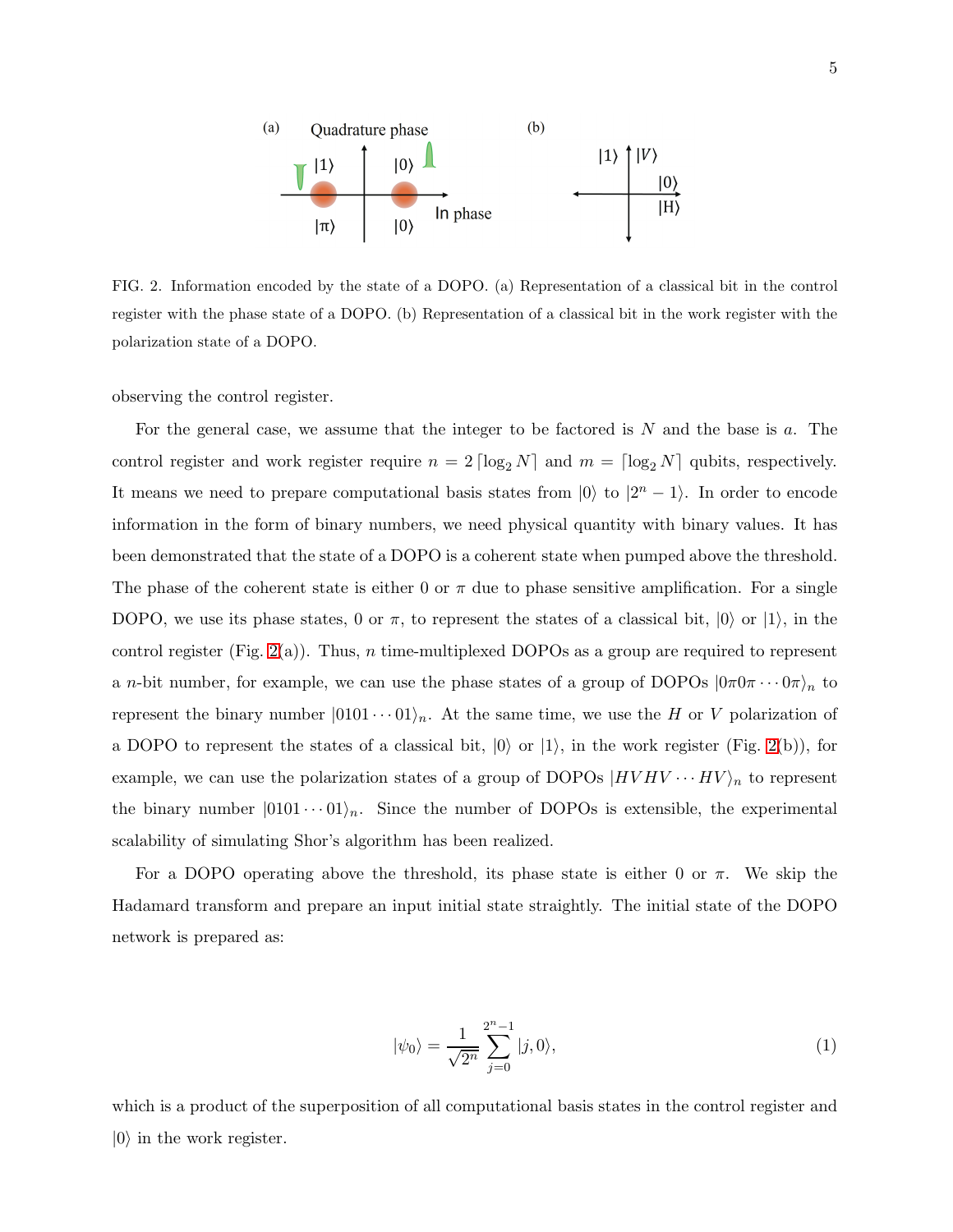The implementation of MEF in quantum circuit can be decomposed to controlled multiplications [\[36](#page-12-13)]. While feasible in principle, the number of qubits and quantum gates required is difficult to achieve. The computation process has been completed in a "black-box" fashion in compiled versions of Shor's algorithm [\[6\]](#page-10-5). Here, we adopt the Montgomery multiplication algorithm [\[37](#page-12-14)] on a field-programmable gate array (FPGA) to compute the MEF. The Montgomery multiplication uses a representation of residue classes for speedup. For an integer  $N$ , select an integer  $R$  which satisfies  $R > N$  and  $GCD(R, N) = 1$ . Through extended Euclidean algorithm, we can obtain two integers  $R^{-1}$  and  $N'$  satisfying  $0 < R^{-1} < N$  and  $0 < N' < R$  and  $RR^{-1} - NN' = 1$ . With these auxiliary numbers, the Montgomery multiplication computes:

<span id="page-5-0"></span>
$$
Mont(t_1, t_2) = t_1 \cdot t_2 \cdot R^{-1} \mod N,
$$
\n(2)

where  $t_1, t_2$  are integers satisfying  $t_1, t_2 < N$ . When R is taken to be a power of 2, the Montgomery multiplication algorithm can avoid trial divisions, which makes it faster than ordinary modular multiplication [\[38](#page-12-15)]. Specifically, the MEF is decomposed to repeated squaring and modular multiplication by binary method [\[36](#page-12-13)]:

<span id="page-5-1"></span>
$$
a^x \mod N = \prod_{j=1}^n a^{x_{n-j}2^{n-j}} \mod N.
$$
 (3)

The base a is converted to an N-residue for computation, which is defined as  $\bar{a} = aR \mod N$ . When computing modular multiplication with Eq.  $(2)$ , the modular operation can be replaced by bit shift and bit-wise AND operations, which are fast in classical computers. All repeated squaring and modular multiplications are conducted in the N-residue system. By converting the iterative result of Eq. [\(3\)](#page-5-1) out of the N-residue system, the value of MEF is acquired. The FPGA computes the squaring and multiplication according to the input value  $x$ , which is represented by the phase states of a group of n sequential DOPOs. The values of MEF are stored in the polarization states of the same group of DOPOs. For the convenience of the following measurement experiment, we change the MEF value to  $a^x \pmod{N} - 1$ . The state of the DOPO network becomes a classical entangled state:

$$
|\psi_1\rangle = \frac{1}{\sqrt{2^n}} \sum_{j=0}^{2^n - 1} |j, a^j \mod N - 1\rangle.
$$
 (4)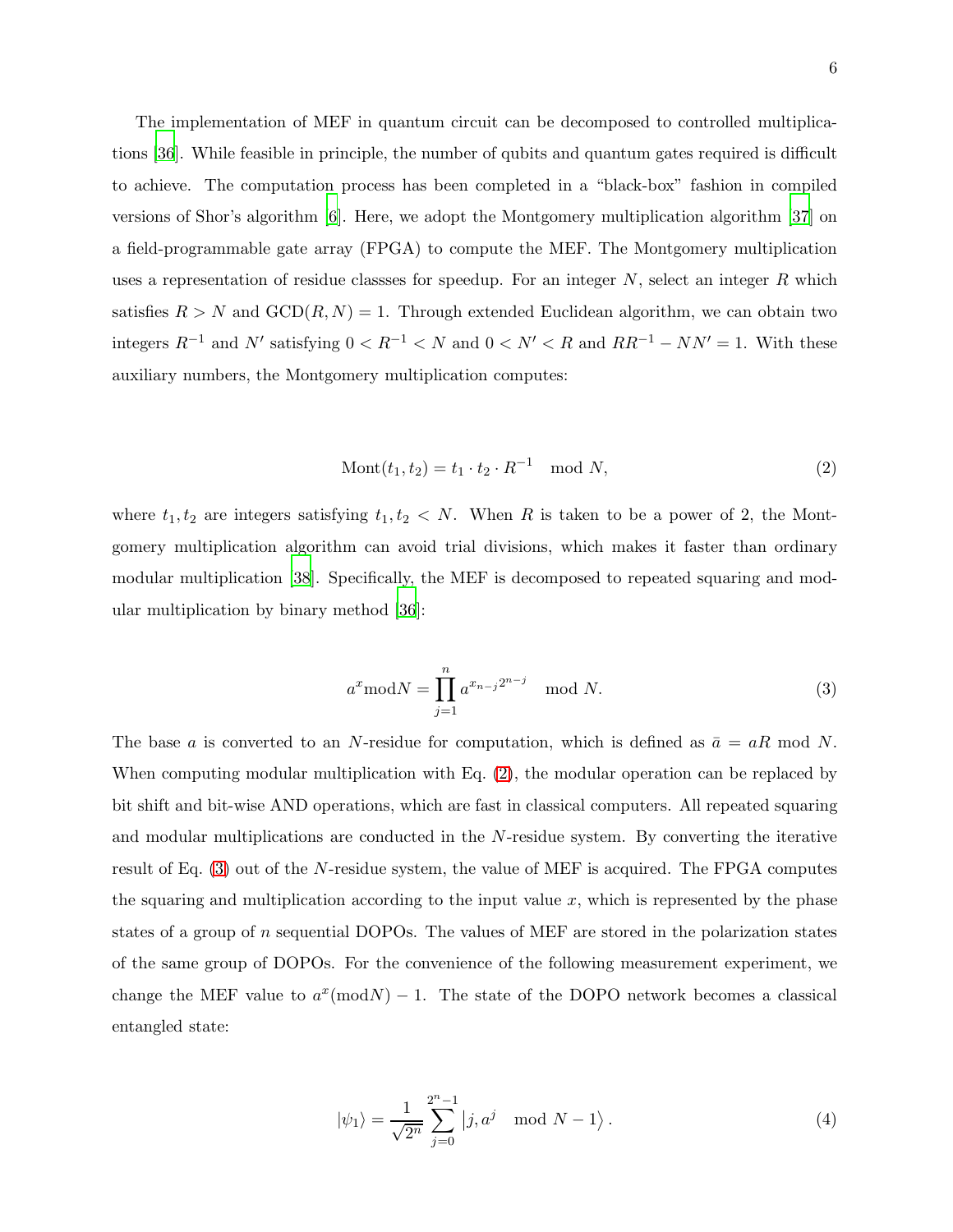The degree of entanglement of  $|\psi_1\rangle$  can be quantified by the Schmidt number K.

In order to find the multiplicative order contained in the control register, we need to measure the work register first. In general,  $n$  polarizers are required to select a random MEF value represented by the polarization states of a DOPO group. But for simple demonstration, we use only one horizontal polarizer to measure the work register first. As a result, all DOPOs with vertical polarization are eliminated. Since we treat n sequential DOPOs as a group, only those values of MEF represented by  $|HH \cdots H\rangle_n$  polarization state are kept unchanged. So the state of the DOPO network becomes:

$$
|\psi_2\rangle = \frac{1}{\sqrt{2^M}} \sum_{j=1}^M |x_j, 0\rangle \,, \tag{5}
$$

where M is the number of input values whose MEF is equal to 1. Apparently, the state  $|\psi_2\rangle$  is a product state. If we can read all the values in the control register, the multiplicative order can be found. However, for quantum computer, measurement will lead to collapse of the superposition state in the control register, which hinders further measurement. Hence, the QFT is applied on the control register to read out the multiplicative order [\[36](#page-12-13)].

Consider for a specific case with  $N = 15$  and  $a = 7$  for executing the algorithm. We have  $n = 8$ and  $m = 4$ . However,  $n = 4$  qubits are enough for the control register due to the multiplicative order  $r$  in this situation is 4 [\[3\]](#page-10-2). Consequently, a network of 64 DOPOs is required to represent all the computational basis. We can rewrite  $|\psi_1\rangle$ , with orthonormal basis in phase and polarization degrees of freedom, in a classical perfectly organized form [\[20](#page-11-12)]:

$$
|\psi_1\rangle = \frac{1}{2} \left[ \frac{1}{2} (|00\rangle + |0\pi\rangle + |\pi 0\rangle + |\pi \pi\rangle) |00\rangle \right] \otimes |HHHH\rangle + \frac{1}{2} \left[ \frac{1}{2} (|00\rangle + |0\pi\rangle + |\pi 0\rangle + |\pi \pi\rangle) |0\pi\rangle \right] \otimes |HVVH\rangle + \frac{1}{2} \left[ \frac{1}{2} (|00\rangle + |0\pi\rangle + |\pi 0\rangle + |\pi \pi\rangle) |\pi 0\rangle \right] \otimes |HHVV\rangle + \frac{1}{2} \left[ \frac{1}{2} (|00\rangle + |0\pi\rangle + |\pi 0\rangle + |\pi \pi\rangle) |\pi \pi\rangle \right] \otimes |VVHH\rangle.
$$
 (6)

So the Schmidt number is  $K = 1/(4 \times 2^{-4}) = 4$ , which is equal to the multiplicative order of MEF. In particular, the degree of entanglement will increase with the multiplicative order. It shows that an extensible degree of entanglement is also necessary for scalable Shor's algorithm. After measurement of the work register, the state of the DOPO network becomes:

$$
|\psi_2\rangle = \frac{1}{2} (|0\rangle + |4\rangle + |8\rangle + |12\rangle) |0\rangle.
$$
 (7)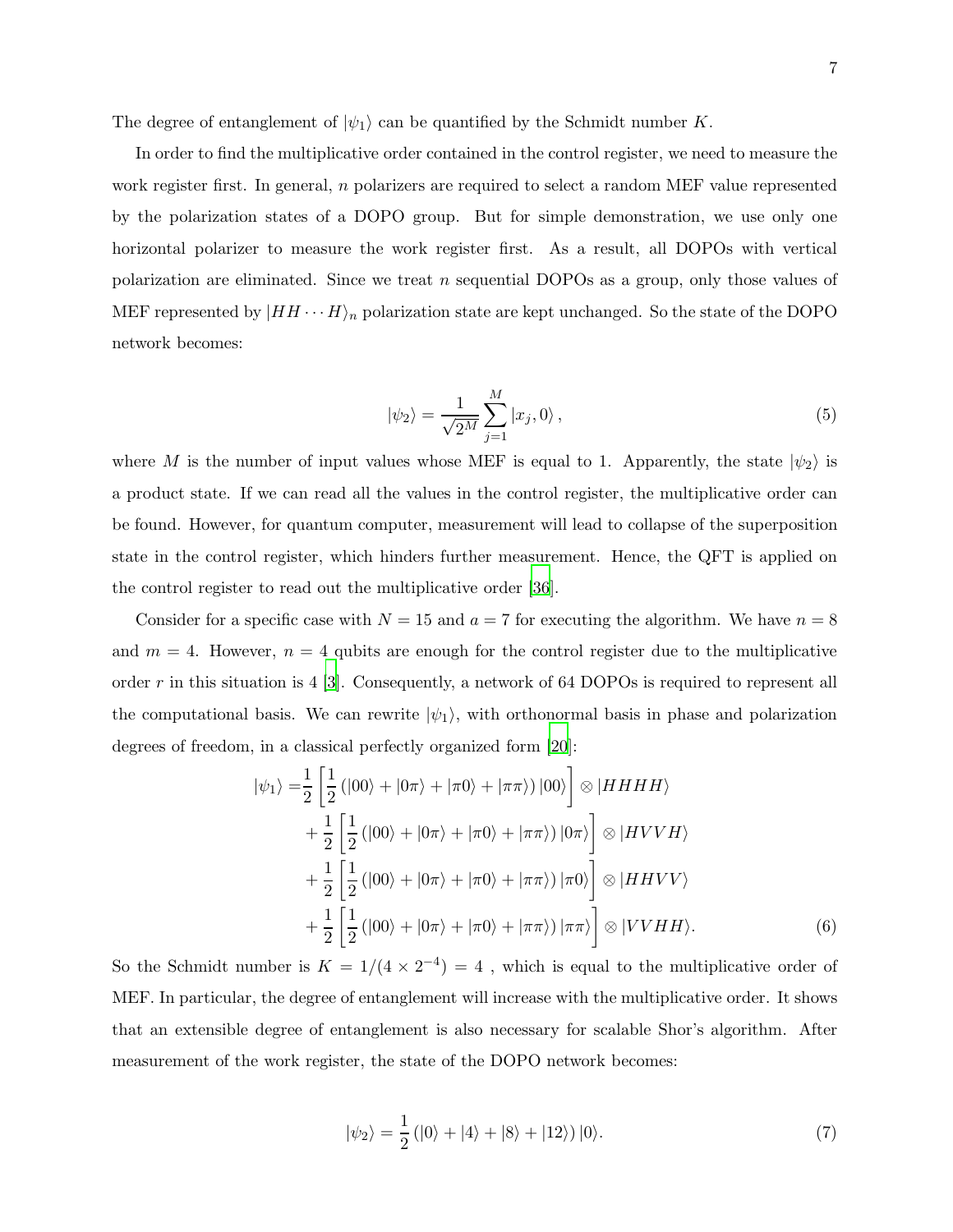

<span id="page-7-0"></span>FIG. 3. Simulation results of measurement through four-hole interference patterns. The phase states of a group of DOPOs are: (a)  $|0000\rangle$ , (b)  $|\theta \pi 00\rangle$ , (c)  $|\pi 000\rangle$ , (d)  $|\pi \pi 00\rangle$ .

Since the measurement will not result in a collapse of the register state for classical implementation, we can directly measure the control register. We separate a group of DOPOs into four holes for interference [\[21\]](#page-11-13) through delay lines, so the phase states of 4 DOPOs can be read at the same time. Even though some groups only contain two DOPOs, they can also form interference patterns with stripes. Nevertheless, those intact groups can form interference patterns with bright or dark spots. All the interference patterns of these temporally separated DOPO groups form a video that contains 16 frames, as shown in the Supplementary Video. The interference patterns are distinguished through their symmetry character(Fig. [3\)](#page-7-0). From the phase states of a group of DOPOs, we derive four values: 0, 4, 8, and 12. The multiplicative order is deduced to be  $r = 4$ . Therefore, the prime factors of N could be obtained.

## III. EXPERIMENTAL REALIZATION

The experiment setup to simulate a scalable version of Shor's algorithm is based on a network of time multiplexed DOPOs [\[34\]](#page-12-11) combined with computation and measurement parts. Fig. [1](#page-3-0) shows the schematic, which mainly contains three parts. The laser is a continuous wave laser with a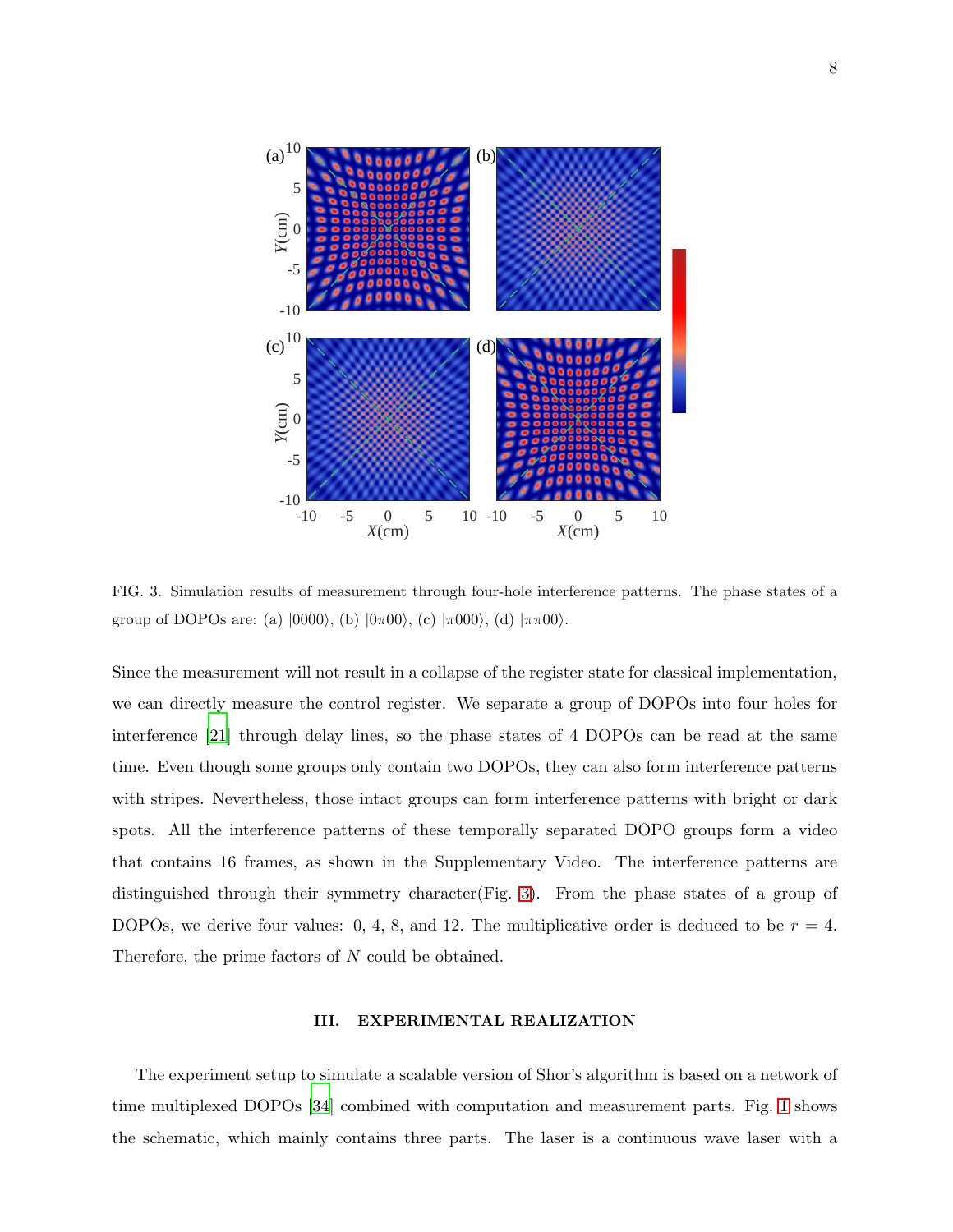wavelength of 1536 nm, which is suitable for dispersion-shifted fiber. The laser output is split into two paths, one of which is phase-modulated and used as a local oscillator for the BHD, and another one is modulated by an intensity modulator for pulse generation. The generated pulse train with a repetition multiplicative order of  $T_{\text{rep}}$  is further split into two paths. One path is launched to the modulator module to generate the feedback pulses according to the feedback signal from FPGA1. The other is used to synchronously pump the PPLN for phase sensitive amplification after the second harmonic generation process is completed by another PPLN.

One DOPO is formed with the PPLN and a fiber-ring cavity. For realizing a network of time multiplexed DOPOs, we set the round trip time as  $T_{\rm rt} = 60T_{\rm rep}$ . The PSA process is designed with type 0 phase matching  $(e \rightarrow e + e)$ , so that the DOPOs are generated with horizontal polarization. In the beginning, the optical switch allowing for horizontal polarization is connected, so that the DOPOs can operate continuously. To maintain the phase state of each DOPO, the FS is used to stabilize the length of the cavity. As a result, the phase difference between two pump pulses of the same signal pulse is compensated by the cavity length, so that the signal pulse and the pump pulse are synchronous and the relative phase difference between them is fixed at 0 or  $\pi$ .

To prepare the computational basis, we use the BHD to measure the in-phase component  $c_i$ of DOPOs and the measurement results are sent to FPGA1. The phase state of a DOPO is treated as 0 or  $\pi$  when  $c_j$  is positive or negative, respectively. The phase state of a DOPO is randomly 0 or  $\pi$ , so we need to change it to the set value required for preparing the computational basis. FPGA1 computes the feedback signal  $f_j = -2(1 - \delta_{ij})c_j$ , where  $\delta_{ij}$  means comparing the phase state of jth DOPO and ith set value shown in Fig. [4\(](#page-9-0)a). The 0 or  $\pi$  phase state means the quadrature component of a DOPO is zero and therefore the coupling pulse only controls the in-phase component of it. When  $f_i = -2c_j$ , the phase of the coupling pulse is  $\pi$  relative to the DOPO, which is realized by phase modulation. Then, the feedback signal synchronously controls the coupling pulses through an intensity modulator, so that all the phase states of DOPOs become the same as the set values.

The implementation of MEF relies on FPGA2 and two optical switches. After the superposition state of all computational basis is prepared, FPGA2 receives the phase states of a group of DOPOs and computes the MEF through Montgomery multiplication in one round. The values of MEF are stored in the polarization states of the same group of DOPOs in the next round. The stored procedure is completed by two optical switches which allow for horizontal and vertical polarization, respectively. The state of the DOPO network after MEF is shown in Fig. [4\(](#page-9-0)b).

The measurement part contains two steps: first, a polarizer is used to select all horizontal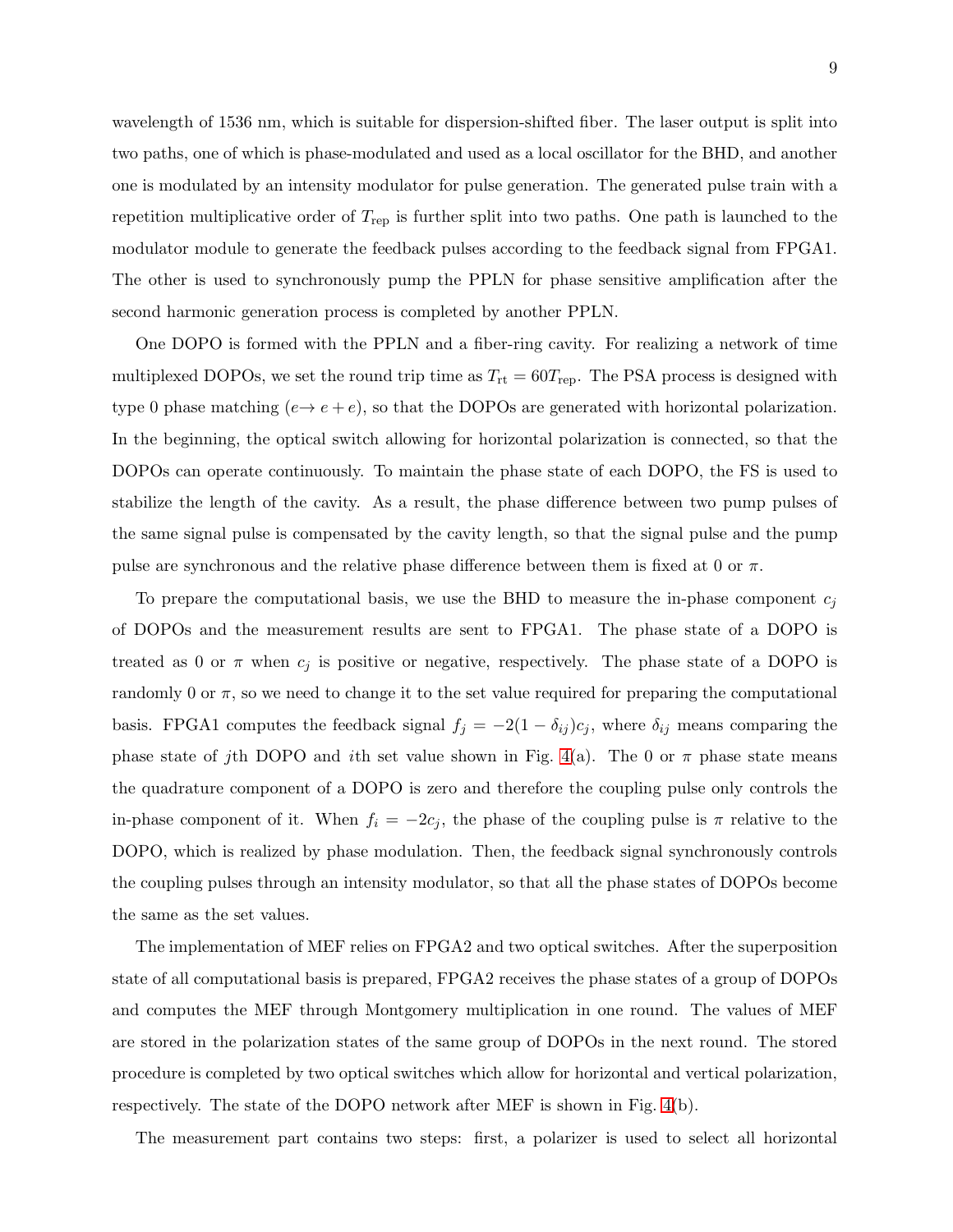

<span id="page-9-0"></span>FIG. 4. The states of DOPOs. (a) Initial state of the DOPO network. (b) State of the DOPO network after MEF. (c) State of the DOPO network after measurement of a horizontal polarizer. (d) A general design for measurement.

polarized DOPOs (Fig. [4\(](#page-9-0)c)); second, a four-hole interference is exploited to measure the values represented by a group of DOPOs. The DOPOs are split, through a coupler, into four paths, which have different delay times so that a group of DOPOs can arrive at the screen simultaneously. Finally, we can read the results through interference patterns. A general four-hole measurement design is shown in Fig. [4\(](#page-9-0)d). Four adjustable polarizers are fixed at four holes, respectively. The selection of different MEF values could be completed through change of the polarizers to be horizontal or vertical. Subsequently, the phase states of a DOPO group are derived through the interference patterns.

### IV. CONCLUSIONS

We have proposed a scalable implementation of Shor's algorithm using an entirely classical optical system. Specifically, the degrees of freedoms from the phase and the polarization direction of DOPOs were used to represent the entangled bits of the algorithmic control and work registers, making the design free from decoherence innate to qubit systems. Stored as an order pulse train in a ring cavity, e.g. an optical fiber, the DOPOs are interfered with oscillating pulses produced by external optical switches and FPGA logics to execute the key steps of modular exponentiation and discrete Fourier transform. The oscillating pulses of fixed width are multiplexed in time while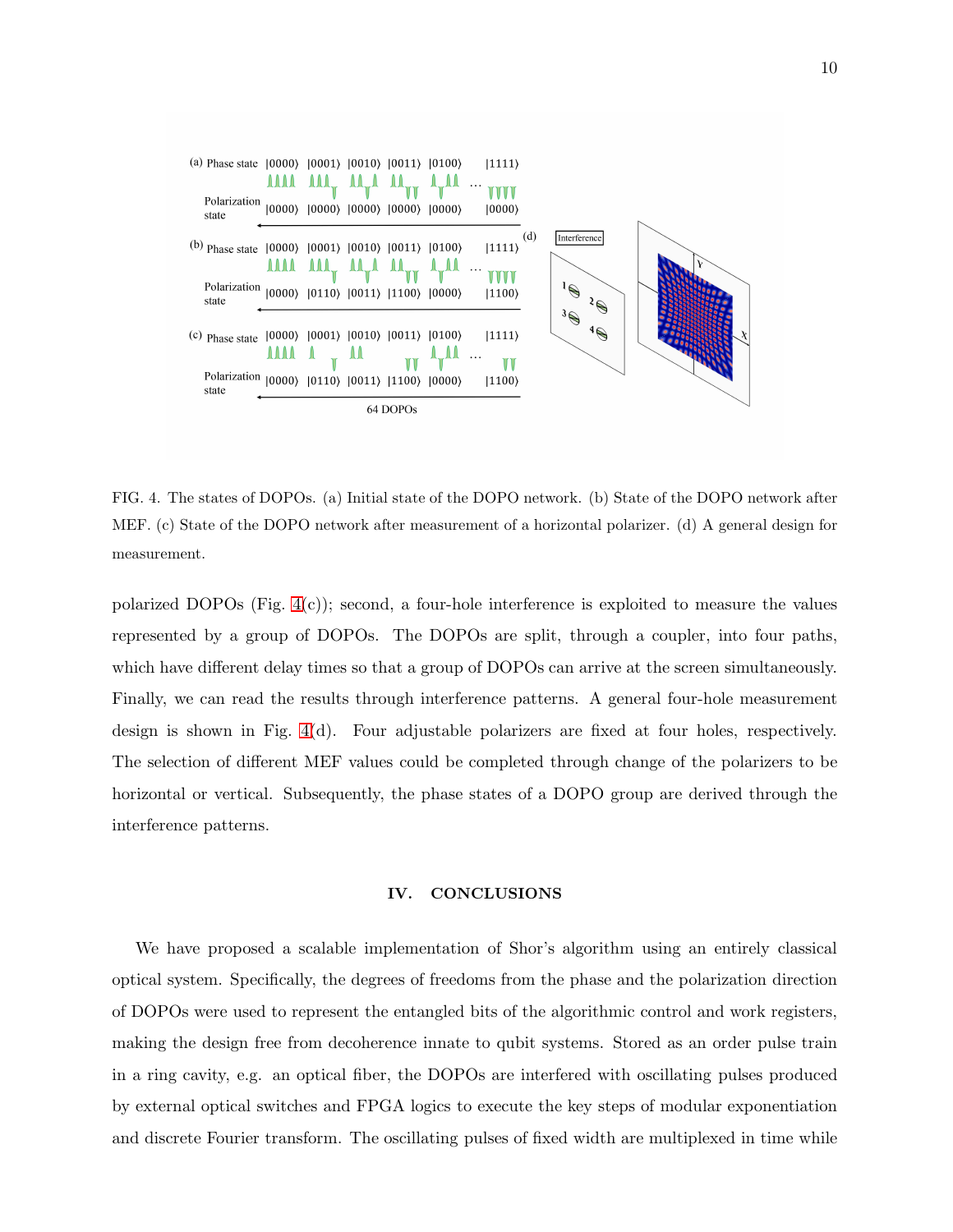running along the cavity length. Any bit length needed by the input integer can therefore be accommodated by sufficient cavity length and pulse amplification, making the implementation scalable.

This implementation is semi-classical because the entangled degrees of freedom permit halfparallel operations on the integers stored. Manipulations on the phases are immediately reflected in the accompanying polarization directions although the bits represented by the full pulse train are operated on one by one in time. We note that the time multiplexing that scales linearly with the bit length are only hardware bounded, i.e. the retention conditions of a fiber as the ring cavity. From the perspective of computation, its scaling is accounted by space complexity only and not related to query or time complexity. Although the classical parametric oscillators are unable to form superposition states and perform projective measurements for full parallelism characteristic of quantum systems, the major concern over time complexity by Shor and other factoring algorithms is indeed addressed. Finally, the computed registers are read by sending the polarized beams of the DOPOs through a four-hole interference. The fringe patterns are uniquely mapped to the multiplicative order sought by the algorithm, where the generation and mapping does not contribute to the algorithmic complexity.

- <span id="page-10-0"></span>[1] P. Shor, "Polynomial-Time Algorithms for Prime Factorization and Discrete Logarithms on a Quantum Computer," SIAM J. Comput. 26, 1484 (1997).
- <span id="page-10-1"></span>[2] L. M. K. Vandersypen, M. Steffen, G. Breyta, C. S. Yannoni, M. H. Sherwood, and I. L. Chuang, "Experimental realization of Shor's quantum factoring algorithm using nuclear magnetic resonance," Nature 414, 883 (2001).
- <span id="page-10-2"></span>[3] C.-Y. Lu, D. E. Browne, T. Yang, and J.-W. Pan, "Demonstration of a Compiled Version of Shor's Quantum Factoring Algorithm Using Photonic Qubits," Phys. Rev. Lett. 99, 250504 (2007).
- <span id="page-10-3"></span>[4] B. P. Lanyon, T. J. Weinhold, N. K. Langford, M. Barbieri, D. F. V. James, A. Gilchrist, and A. G. White, "Experimental Demonstration of a Compiled Version of Shor's Algorithm with Quantum Entanglement," Phys. Rev. Lett. 99, 250505 (2007).
- <span id="page-10-4"></span>[5] E. Lucero, R. Barends, Y. Chen, J. Kelly, M. Mariantoni, A. Megrant, P. O'Malley, D. Sank, A. Vainsencher, J. Wenner, T. White, Y. Yin, A. N. Cleland, and J. M. Martinis, "Computing prime factors with a Josephson phase qubit quantum processor," Nat. Phy. 8, 719 (2012).
- <span id="page-10-5"></span>[6] T. Monz, D. Nigg, E. Martinez, M. Brandl, P. Schindler, R. Rines, S. Wang, I.-L. Chuang, and R. Blatt, "Realization of a scalable Shor algorithm," Science 351, 1068 (2016).
- <span id="page-10-6"></span>[7] F. Schmidt-Kaler, H. H¨affner, M. Riebe, S. Gulde, G. P. T. Lancaster, T. Deuschle, C. Becher, C.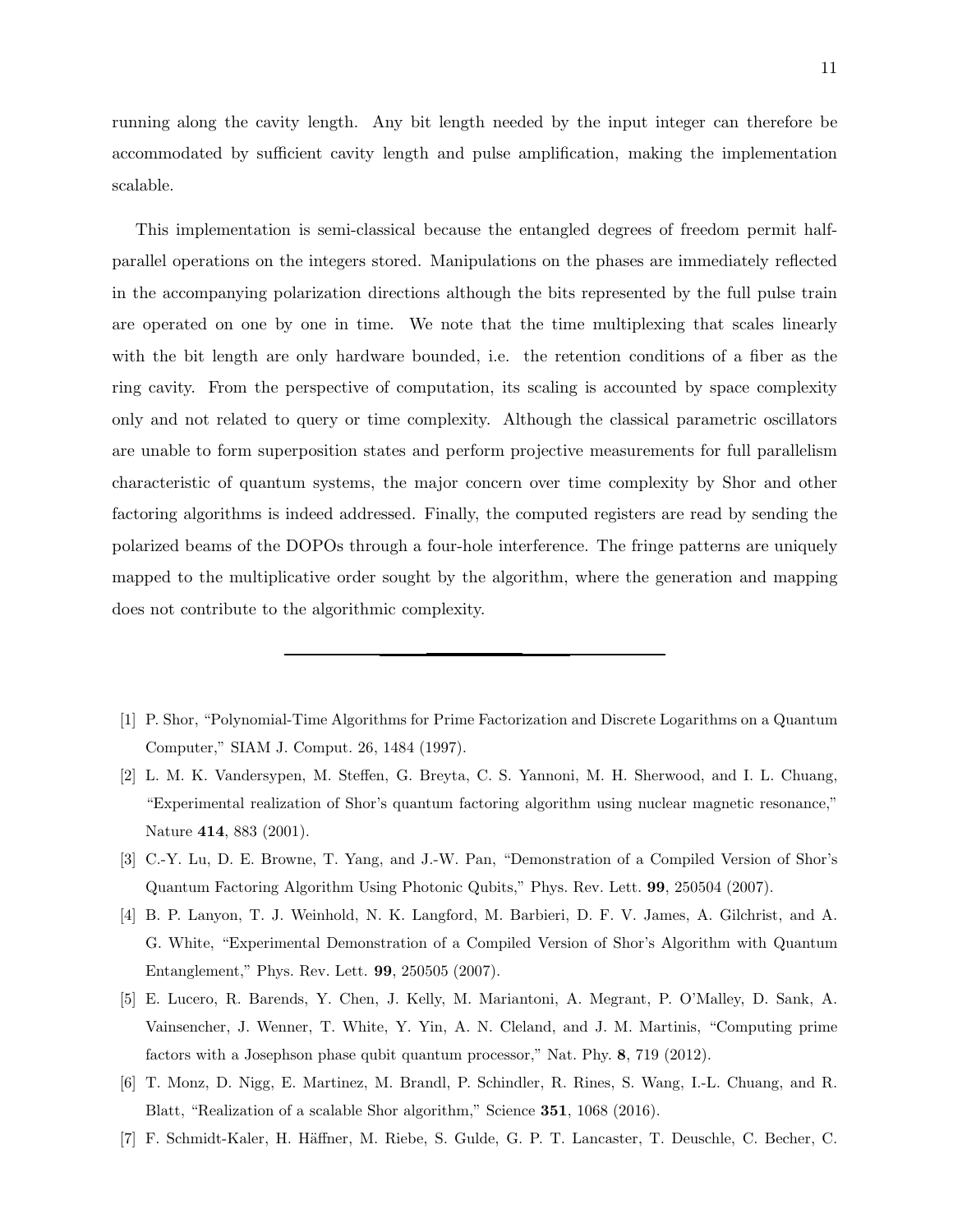F. Roos, J. Eschner, and R. Blatt, "Realization of the Cirac-Zoller controlled-NOT quantum gate," Nature 422, 408 (2003).

- <span id="page-11-0"></span>[8] E. Martín-López, A. Laing, T. Lawson, R. Alvarez, X.-Q. Zhou, and J. L. O'Brien, "Experimental" realization of Shor's quantum factoring algorithm using qubit recycling," Nat. Photonics 6, 773 (2012).
- <span id="page-11-1"></span>[9] X.-L. Wang, L.-K. Chen, W. Li, H. L. Huang, C. Liu, C. Chen, Y. H. Luo, Z. E. Su, D. Wu, Z. D. Li, H. Lu, Y. Hu, X. Jiang, C. Z. Peng, L. Li, N. L. Liu, Y.-A. Chen, C.-Y. Lu, and J.-W. Pan, "Experimental Ten-Photon Entanglement," Phys. Rev. Lett. 117, 210502 (2016).
- <span id="page-11-2"></span>[10] X.-L. Wang, Y.-H. Luo, H.-L. Huang, M.-C. Chen, Z.-E. Su, C. Liu, C. Chen, W. Li, Y.-Q. Fang, X. Jiang, J. Zhang, L. Li, N.-L. Liu, C.-Y. Lu, and J.-W. Pan, "18-Qubit Entanglement with Six Photons' Three Degrees of Freedom," Phys. Rev. Lett. 120, 260502 (2018).
- <span id="page-11-3"></span>[11] R. Barends, J. Kelly, A. Megrant, D. Sank, E. Jeffrey, Y. Chen, Y. Yin, B. Chiaro, J. Mutus, C. Neill, P. O'Malley, P. Roushan, J. Wenner, T. C. White, A. N. Cleland, and J. M. Martinis, "Coherent Josephson Qubit Suitable for Scalable Quantum Integrated Circuits," Phys. Rev. Lett. 111, 080502 (2013).
- <span id="page-11-4"></span>[12] [1]Z. D. Romaszko, S. Hong, M. Siegele, R. K. Puddy, F. R. Lebrun-Gallagher, S. Weidt, and W. K. Hensinger, "Engineering of microfabricated ion traps and integration of advanced on-chip features," Nat. Rev. Phys. 2, 285 (2020).
- <span id="page-11-5"></span>[13] S. L. Todaro, V. B. Verma, K. C. McCormick, D. T. C. Allcock, R. P. Mirin, D. J. Wineland, S. W. Nam, A. C. Wilson, D. Leibfried, and D. H. Slichter, "State Readout of a Trapped Ion Qubit Using a Trap-Integrated Superconducting Photon Detector," Phys. Rev. Lett. 126, 010501 (2021).
- <span id="page-11-6"></span>[14] C. Rigetti, J. M. Gambetta, S. Poletto, B. L. T. Plourde, J. M. Chow, A. D. C´orcoles, J. A. Smolin, S. T. Merkel, J. R. Rozen, G. A. Keefe, M. B. Rothwell, M. B. Ketchen, and M. Steffen, "Superconducting qubit in a waveguide cavity with a coherence time approaching 0.1 ms," Phys. Rev. B 86, 100506 (2012).
- <span id="page-11-7"></span>[15] J. Koch, T. M. Yu, J. Gambetta, A. A. Houck, D. I. Schuster, J. Majer, A. Blais, M. H. Devoret, S. M. Girvin, and R. J. Schoelkopf, "Charge-insensitive qubit design derived from the Cooper pair box," Phys. Rev. A 76, 042319 (2007).
- <span id="page-11-8"></span>[16] M. Kjaergaard, M. E. Schwartz, J. Braumüller, P. Krantz, J. I. J. Wang, S. Gustavsson, and W. D. Oliver, "Superconducting Qubits: Current State of Play," Annu. Rev. Condens. Matter Phys. 11, 369 (2020).
- <span id="page-11-9"></span>[17] K. Bharti, A. Cervera-Lierta, T. H. Kyaw, T. Haug, S. Alperin-Lea, A. Anand, M. Degroote, H. Heimonen, J. S. Kottmann, T. Menke, W. K. Mok, S. Sim, L. C. Kwek, and A. Aspuru-Guzik, "Noisy intermediate-scale quantum algorithms," Rev. Mod. Phys. 94, 015004 (2022).
- <span id="page-11-10"></span>[18] J. A. Smolin, G. Smith, and A. Vargo, "Oversimplifying quantum factoring," Nature 499, 163 (2013).
- <span id="page-11-11"></span>[19] R. J. C. Spreeuw, "A Classical Analogy of Entanglement," Found. Phys. 28, 361 (1998).
- <span id="page-11-12"></span>[20] X.-F. Qian and J. H. Eberly, "Entanglement and classical polarization states," Opt. Lett. 36, 4110  $(2011).$
- <span id="page-11-13"></span>[21] Z. You, Y. Wang, Z. Tang, and H. Ian, "Measurement of classical entanglement using interference